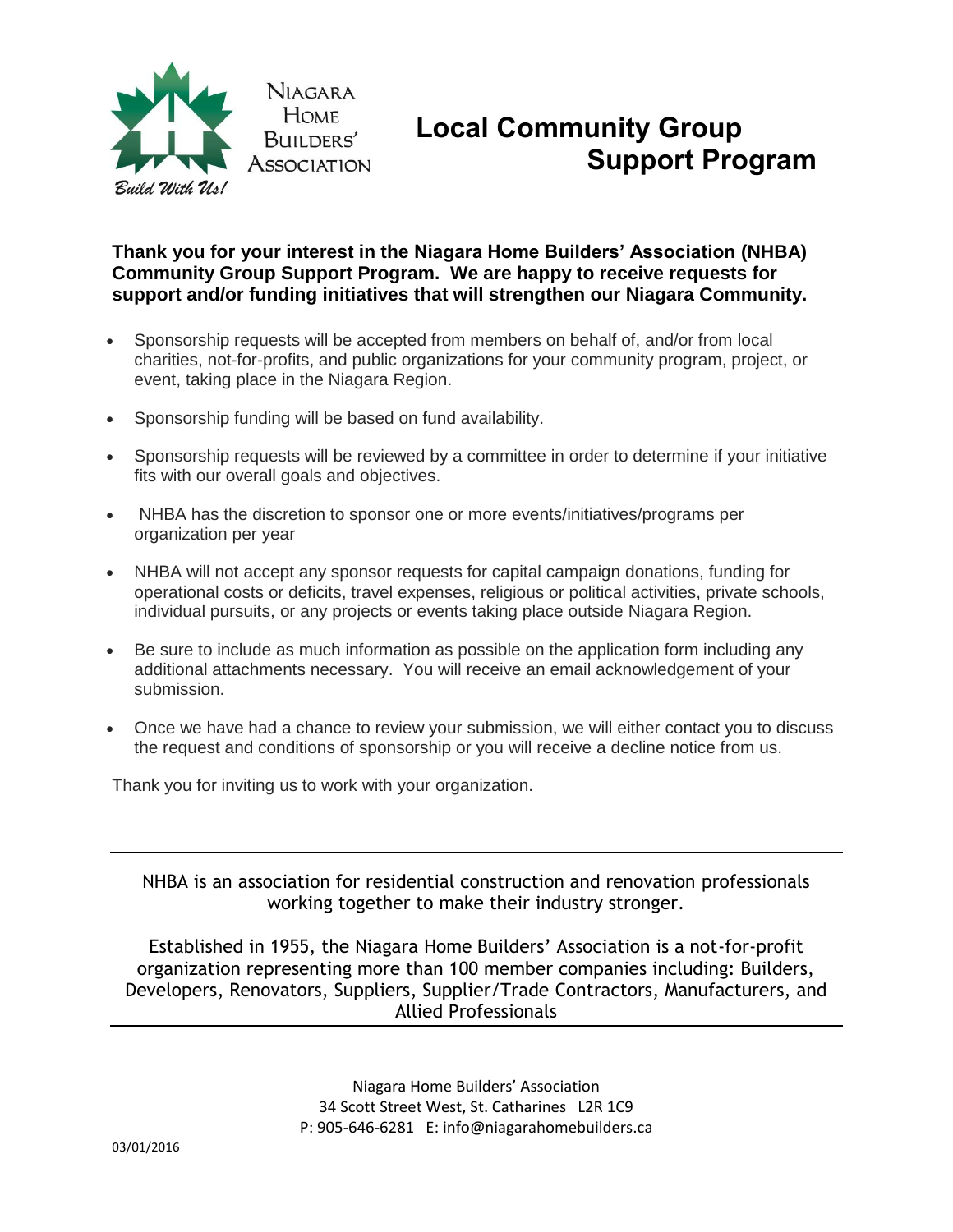

# **HOME**<br>BUILDERS' Local Community Group Association **Support Program**

### **Application Form (PLEASE COMPLETE ON COMPANY LETTERHEAD – INCLUDE ADDRESS)**

Municipality:

#### **Contact Information:**

Name: (First & Last)

Job Title:

Phone:

Email:

Website:

#### **Profile:**

Please tell us about your organization's mission or purpose. (1-2 sentences only) Please describe the programs and services your organization provides

#### **Initiative Information:**

What type of initiative are you undertaking?

When will your initiative take place?

Where will your initiative take place?

What time will the initiative take place?

Who is the audience for your initiative?

Is this a fundraiser?

Do you have other funders supporting this event?

Provide details if there are different sponsorship levels for this event. If you have a document that outlines the sponsorship levels and the recognition and benefits associated with each, please attach.

> Niagara Home Builders' Association 34 Scott Street West, St. Catharines L2R 1C9 P: 905-646-6281 E: info@niagarahomebuilders.ca